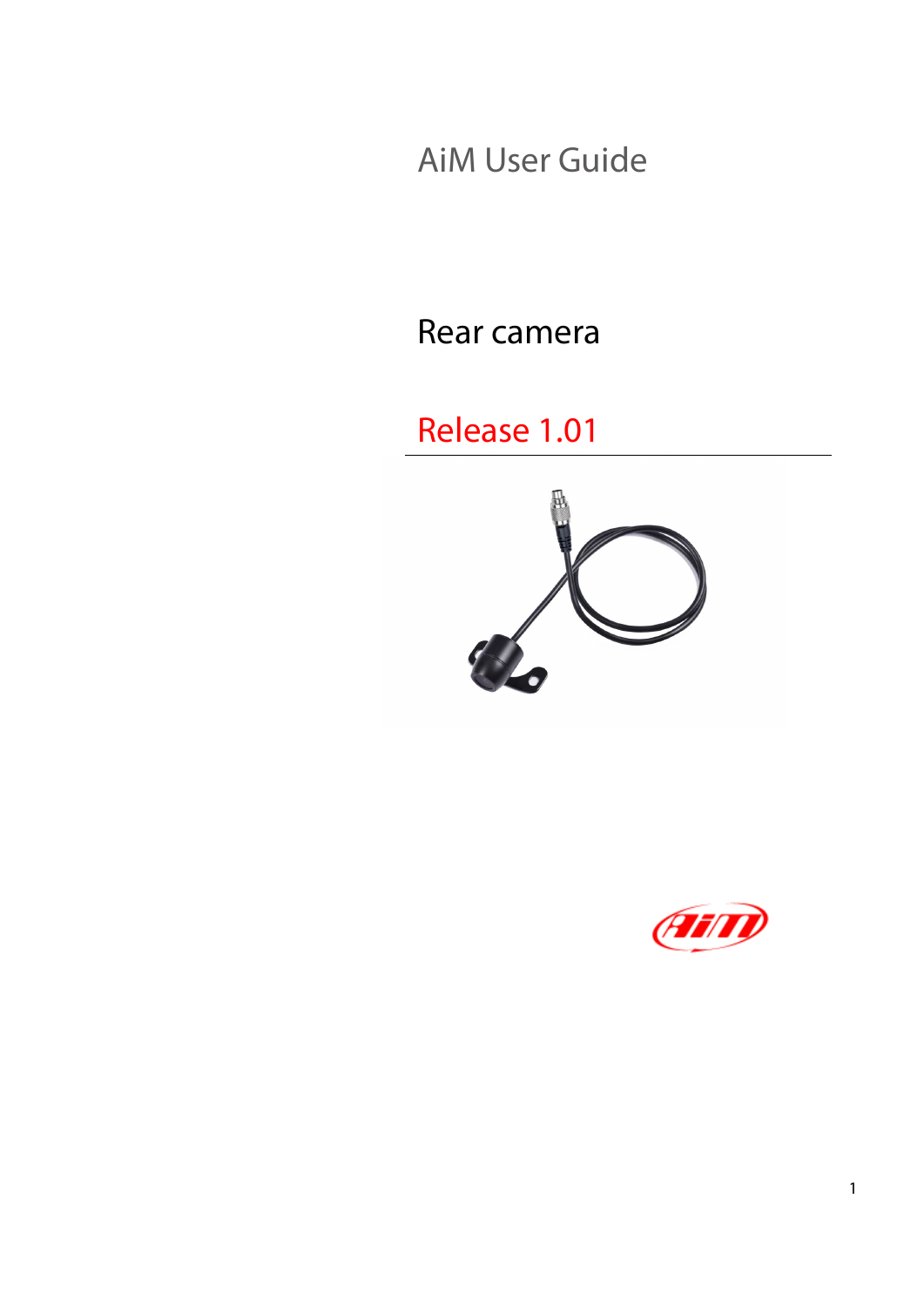

## 1 Physical connection

The AiM loggers built to manage Rear camera are provided with a female metallic 5pins Binder connector, placed on the device bottom and labelled as "VIDEO IN" (following image).



The Video In connector allows the connection of two different Rear cameras, that may be activated as here down described.

There is a wide number of analog rear cameras on the market. We have tested one of them – Rear Master Camera - of which the Amazon Code is: **ASIN B01H1RFZYA** (following left image).

This Rear camera offers a couple of interesting options:

- the possibility to reverse the image
- the possibility to enable or disable the parking overlay view.

**N.B.: some of the Rear cameras require a 3.3V power. Please, verify before you connect yours to the +Vb output (12V), supplied by the pin3 of the Binder connector**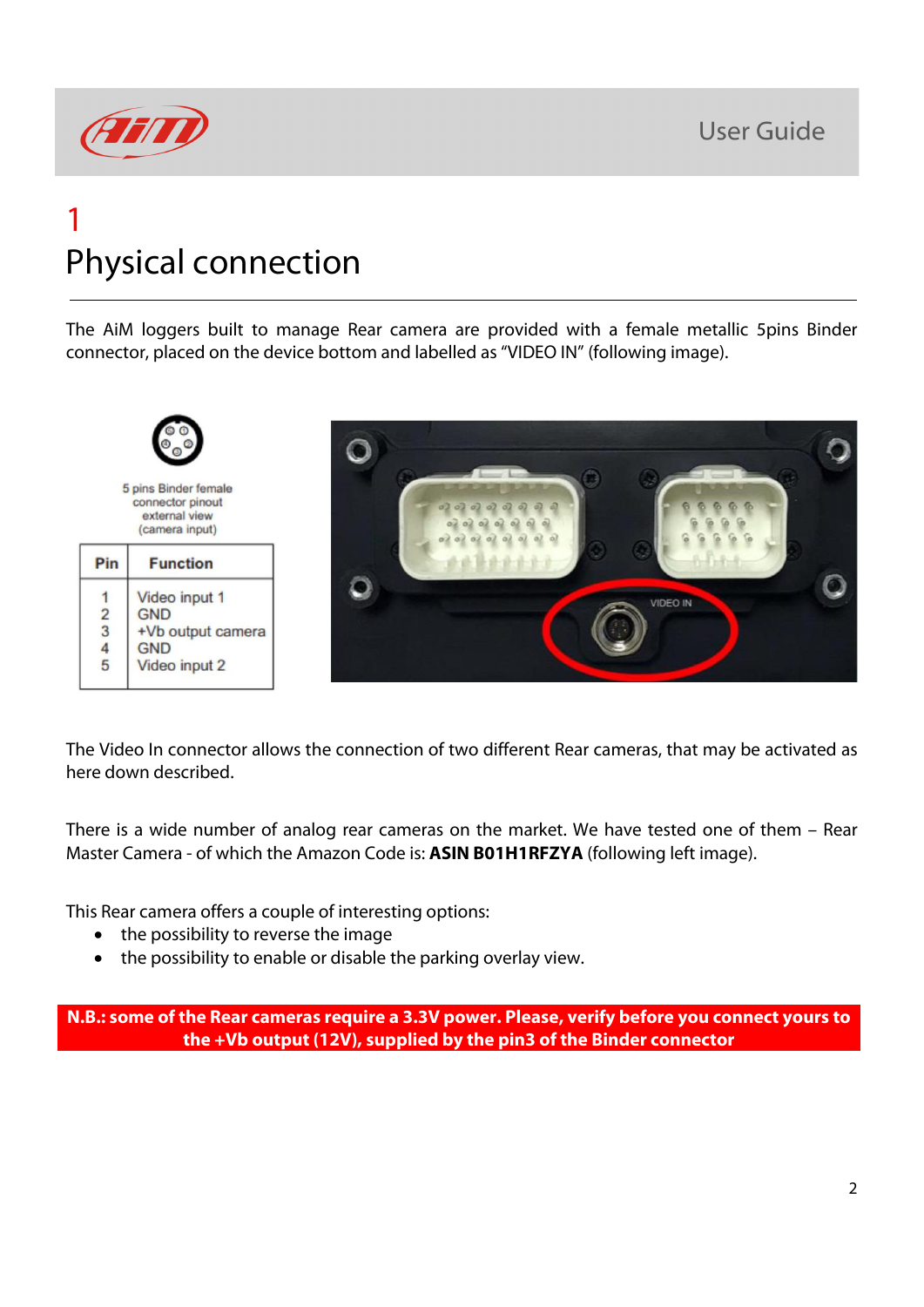#### User Guide



It has, as most of the analog cameras, a connection through standard RCA connectors (following right image), for which we have developed the patch cables:





**Single RearMaster Rear camera** (cable length: 5m) ended with:

- **Male metallic 5pins Binder connector** for connection to AiM loggers;
- **DC Power Connector (red)** to be connected to the camera one;
- **Video RCA Connector (yellow)** to be connected to the camera one.

**Double RearMaster Rear camera** (cable length: 6m) ended with:

- **Male metallic 5pins Binder connector** for connection to AiM loggers;
- **X2 DC Power Connector (red)\*** to be connected to the camera one;
- **X2 Video RCA Connector (yellow)\*** to be connected to the camera one.

**\*** The two **DC Power** and **Video RCA** cables couples are respectively 4m and 6m long, in order to allow both front camera and rear camera connection.

V02573390 5 mt single REARMASTER camera cable



V02573400 Cable for n.2 (front and rear) REARMASTER cameras

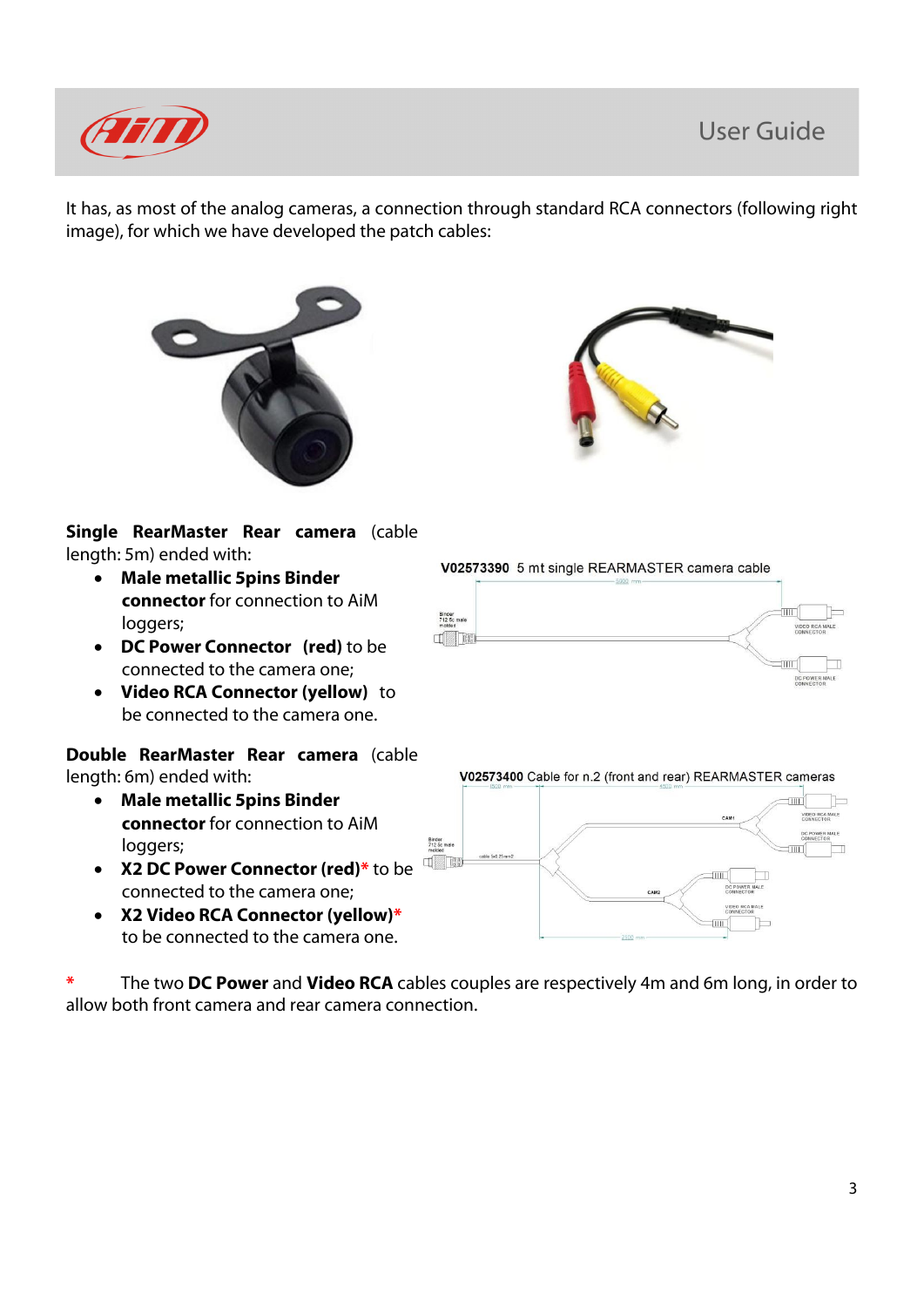

AiM offers the same Rear camera with a more reliable Binder connection (**P.N.: XB1ZCAMHD00;** Binder connector pinouts are specified below**)**:



The patch cables available are:

**Single AiM Rear camera** (6m length) ended with:

- **Male metallic 5pins Binder connector** for connection to AiM loggers;
- **Female metallic 5pins Binder connector** for Rear camera connection.

- Male metallic 5pins **connector** for connection to AiM loggers;
- **X2 female metallic Binder connectors**: each one must be used to connect the Rear camera (cable lengths 4m – front camera – and 6m – rear camera).

V02551170 6mt single AIM backup camera cable



### **Double AiM Rear camera:** ended with:<br>**a Male metallic 5pins Binder V02573410** Cable for n.2 (front&rear) AIM backup cameras

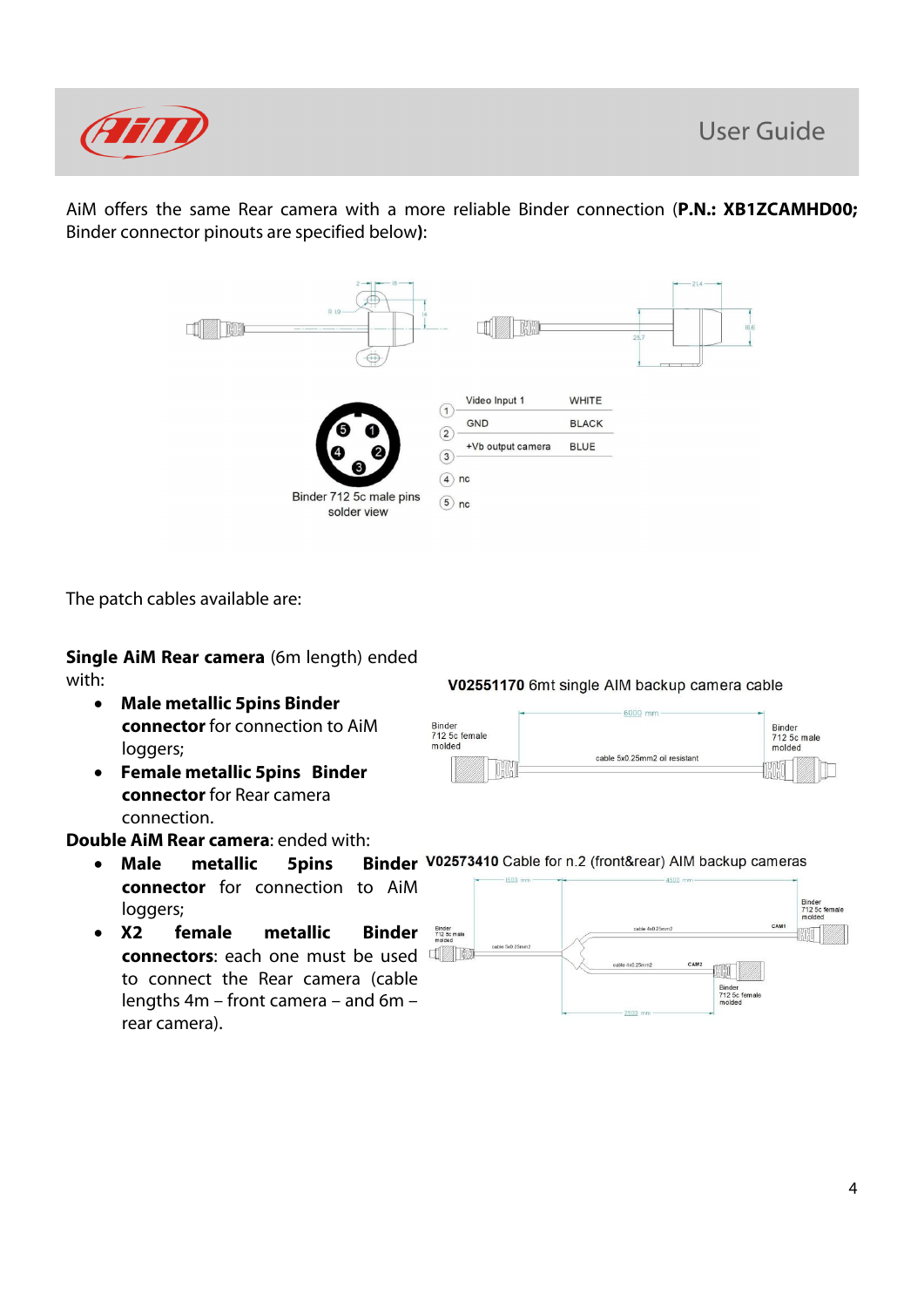

# 2 Configuration through Race Studio 3

Once the connection has been executed, it is necessary to configure the device, defining a specific event that causes the Rear camera image displaying. For example, if you wish to turn ON the Rear camera when you insert the Reverse Gear, these are the steps to follow:

- Open Race Studio 3, connect your system via Wi-Fi or USB and create a new configuration (or modify an existing one).
- The Gear, of course, is supposed to be one of the available channels. It is possible to obtain it:

• Through analog sensor, plugging it into one of the device analog channels, which must be configured as expressed on the right (Channels tab). The "Use reverse gear" box must be ticked.

| Channel Settings       |                           |      | $\times$ |  |  |
|------------------------|---------------------------|------|----------|--|--|
| Name                   | Gear                      |      |          |  |  |
| Function               | Gear                      |      |          |  |  |
| Sensor                 | <b>Gear Potentiometer</b> |      |          |  |  |
| Sampling Frequency     | 20 Hz                     |      |          |  |  |
| Unit of Measure        | gear                      |      |          |  |  |
| <b>Gear Parameters</b> |                           |      |          |  |  |
| Set gears number:      |                           | 5    |          |  |  |
| Use reverse gear       |                           |      |          |  |  |
|                        |                           |      |          |  |  |
|                        |                           | Save | Cancel   |  |  |

• Through ECU, selecting the compatible protocol with your vehicle ECU from the ECU Stream tab.

| <b>FCU</b>        | <b>BMW-F Series</b> |                                     |                                                            | Change ECU   | $\div$           | ⊘ |
|-------------------|---------------------|-------------------------------------|------------------------------------------------------------|--------------|------------------|---|
|                   |                     | Enabled Channels (Max. 120) 42 / 42 | T Enable the CAN Bus 120 Ohm Resistor<br>Silent on CAN Bus |              |                  |   |
| $\Box$            | ▿                   | <b>Name</b>                         | <b>Function</b>                                            | Unit         | Freq             |   |
| CC <sub>01</sub>  | ⊻                   | <b>RPM</b>                          | Engine RPM                                                 | rpm          | 10 Hz            |   |
| CC <sub>07</sub>  | M                   | Gear                                | Gear                                                       | gear         | 10 Hz            |   |
| CC14              | V                   | <b>Speed</b>                        | Vehicle Spd                                                | km/h 0.1     | 10 Hz            |   |
| <b>CC18</b>       | V                   | <b>Wheel Speed RL</b>               | Wheel Spd                                                  | $km/h$ 0.1   | 10 Hz            |   |
| C <sub>C</sub> 19 | v                   | Wheel Speed RR                      | <b>Mheel Snd</b>                                           | $km/h$ $0.1$ | 10H <sub>7</sub> |   |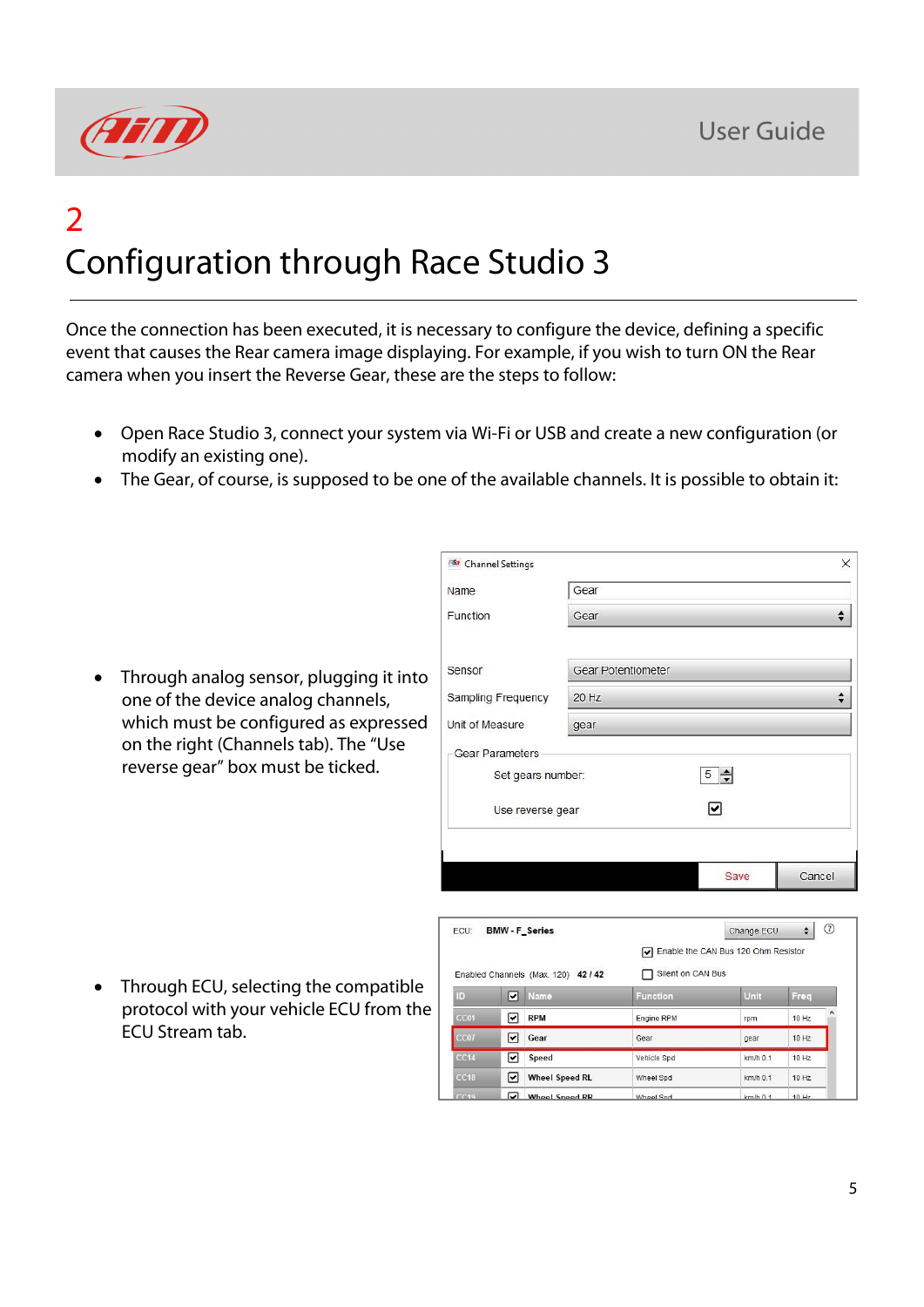

• Open the Trigger Commands tab and click "Add New Command": select "First Camera Input Page" as a command to activate when the Gear is equal to "R".

| $\Box$<br>$\times$<br>RaceStudio3 3.24.02<br>$\frac{1}{2} \left( \frac{1}{2} \right) \left( \frac{1}{2} \right) \left( \frac{1}{2} \right)$<br>$\bullet$<br>$\begin{array}{ c c c c c }\hline \textbf{3} & \textbf{4} & \textbf{4} & \textbf{5} \\ \hline \textbf{5} & \textbf{4} & \textbf{5} & \textbf{6} & \textbf{7} \\ \hline \textbf{6} & \textbf{6} & \textbf{7} & \textbf{8} & \textbf{10} \\ \hline \textbf{7} & \textbf{8} & \textbf{10} & \textbf{10} & \textbf{10} & \textbf{10} \\ \hline \textbf{8} & \textbf{10} & \textbf{10} & \textbf{10} & \textbf{10} & \textbf{1$<br>$\widehat{\gamma}$<br><u>င</u> ္လ<br><b>ELLE</b><br>$\ast$<br>$\ddot{=}$<br>$\bullet$<br>All MXP Strada <sup>36</sup><br>Save As<br>Close<br>Save<br>Transmit<br>Channels ECU Stream CAN2 Stream CAN Expansions Math Channels Status Variables Parameters Shift Lights and Alarms Trigger Commands Icons Manager Display SmartyCam Stream CAN Output<br>Add New Command<br>still available comands: 37<br>Export Command<br>Import Command<br><b>ER</b> Create New Output Command<br>Camera Posteriore<br>Description<br>Import<br>Export<br>of the following conditions are true:<br>All<br>Ŀ<br>$\div$ gear<br>$\div$ $\bullet$ = $\leftarrow$ equal to<br>R<br>Gear<br>then trigger the following action(s):<br>$\blacktriangle$<br><b>Next Display Page</b><br>۰<br><b>Display Page Command</b><br>Previous Display Page<br>Display Button Command > First Camera Input<br>Reset Alarms Command > Second Camera Input<br>Save<br>Cancel |  |  |
|---------------------------------------------------------------------------------------------------------------------------------------------------------------------------------------------------------------------------------------------------------------------------------------------------------------------------------------------------------------------------------------------------------------------------------------------------------------------------------------------------------------------------------------------------------------------------------------------------------------------------------------------------------------------------------------------------------------------------------------------------------------------------------------------------------------------------------------------------------------------------------------------------------------------------------------------------------------------------------------------------------------------------------------------------------------------------------------------------------------------------------------------------------------------------------------------------------------------------------------------------------------------------------------------------------------------------------------------------------------------------------------------------------------------------------------------------------------------------------------------------------------------------------------|--|--|
|                                                                                                                                                                                                                                                                                                                                                                                                                                                                                                                                                                                                                                                                                                                                                                                                                                                                                                                                                                                                                                                                                                                                                                                                                                                                                                                                                                                                                                                                                                                                       |  |  |
|                                                                                                                                                                                                                                                                                                                                                                                                                                                                                                                                                                                                                                                                                                                                                                                                                                                                                                                                                                                                                                                                                                                                                                                                                                                                                                                                                                                                                                                                                                                                       |  |  |
|                                                                                                                                                                                                                                                                                                                                                                                                                                                                                                                                                                                                                                                                                                                                                                                                                                                                                                                                                                                                                                                                                                                                                                                                                                                                                                                                                                                                                                                                                                                                       |  |  |
|                                                                                                                                                                                                                                                                                                                                                                                                                                                                                                                                                                                                                                                                                                                                                                                                                                                                                                                                                                                                                                                                                                                                                                                                                                                                                                                                                                                                                                                                                                                                       |  |  |
|                                                                                                                                                                                                                                                                                                                                                                                                                                                                                                                                                                                                                                                                                                                                                                                                                                                                                                                                                                                                                                                                                                                                                                                                                                                                                                                                                                                                                                                                                                                                       |  |  |
|                                                                                                                                                                                                                                                                                                                                                                                                                                                                                                                                                                                                                                                                                                                                                                                                                                                                                                                                                                                                                                                                                                                                                                                                                                                                                                                                                                                                                                                                                                                                       |  |  |
|                                                                                                                                                                                                                                                                                                                                                                                                                                                                                                                                                                                                                                                                                                                                                                                                                                                                                                                                                                                                                                                                                                                                                                                                                                                                                                                                                                                                                                                                                                                                       |  |  |
|                                                                                                                                                                                                                                                                                                                                                                                                                                                                                                                                                                                                                                                                                                                                                                                                                                                                                                                                                                                                                                                                                                                                                                                                                                                                                                                                                                                                                                                                                                                                       |  |  |
|                                                                                                                                                                                                                                                                                                                                                                                                                                                                                                                                                                                                                                                                                                                                                                                                                                                                                                                                                                                                                                                                                                                                                                                                                                                                                                                                                                                                                                                                                                                                       |  |  |
|                                                                                                                                                                                                                                                                                                                                                                                                                                                                                                                                                                                                                                                                                                                                                                                                                                                                                                                                                                                                                                                                                                                                                                                                                                                                                                                                                                                                                                                                                                                                       |  |  |
|                                                                                                                                                                                                                                                                                                                                                                                                                                                                                                                                                                                                                                                                                                                                                                                                                                                                                                                                                                                                                                                                                                                                                                                                                                                                                                                                                                                                                                                                                                                                       |  |  |
|                                                                                                                                                                                                                                                                                                                                                                                                                                                                                                                                                                                                                                                                                                                                                                                                                                                                                                                                                                                                                                                                                                                                                                                                                                                                                                                                                                                                                                                                                                                                       |  |  |
|                                                                                                                                                                                                                                                                                                                                                                                                                                                                                                                                                                                                                                                                                                                                                                                                                                                                                                                                                                                                                                                                                                                                                                                                                                                                                                                                                                                                                                                                                                                                       |  |  |
|                                                                                                                                                                                                                                                                                                                                                                                                                                                                                                                                                                                                                                                                                                                                                                                                                                                                                                                                                                                                                                                                                                                                                                                                                                                                                                                                                                                                                                                                                                                                       |  |  |
|                                                                                                                                                                                                                                                                                                                                                                                                                                                                                                                                                                                                                                                                                                                                                                                                                                                                                                                                                                                                                                                                                                                                                                                                                                                                                                                                                                                                                                                                                                                                       |  |  |
|                                                                                                                                                                                                                                                                                                                                                                                                                                                                                                                                                                                                                                                                                                                                                                                                                                                                                                                                                                                                                                                                                                                                                                                                                                                                                                                                                                                                                                                                                                                                       |  |  |
|                                                                                                                                                                                                                                                                                                                                                                                                                                                                                                                                                                                                                                                                                                                                                                                                                                                                                                                                                                                                                                                                                                                                                                                                                                                                                                                                                                                                                                                                                                                                       |  |  |
|                                                                                                                                                                                                                                                                                                                                                                                                                                                                                                                                                                                                                                                                                                                                                                                                                                                                                                                                                                                                                                                                                                                                                                                                                                                                                                                                                                                                                                                                                                                                       |  |  |
|                                                                                                                                                                                                                                                                                                                                                                                                                                                                                                                                                                                                                                                                                                                                                                                                                                                                                                                                                                                                                                                                                                                                                                                                                                                                                                                                                                                                                                                                                                                                       |  |  |